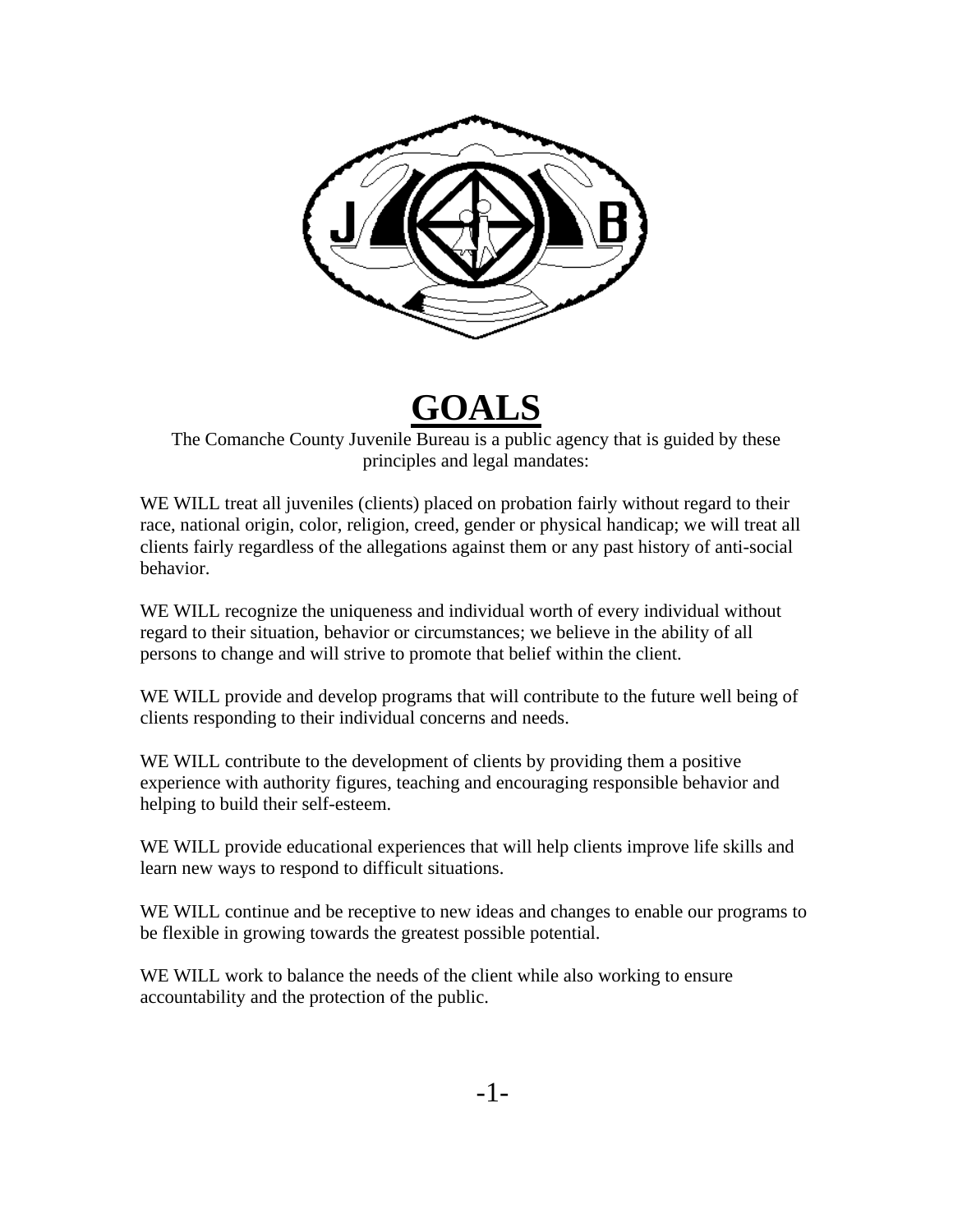#### **A CLIENT'S GUIDE TO UNDERSTANDING PROBATION**

During probation, you must complete the action steps in the probation plan ordered by the Court. If you fail to fulfill or comply with these action steps, the plan can be revoked and the probation opportunity set aside. Therefore, you are encouraged to complete all action steps within the time period specified in the plan.

#### **What is Probation?**

Probation is a period of Court ordered supervision of a juvenile by court appointed officers (Probation Officer). The supervision is provided to guide juveniles in the successful accomplishment of the action steps of the probation plan as well as to document and report to the Court whether or not the juvenile is complying with the plan. Probation is a legal status imposed by the Court upon entering a disposition order. It allows juveniles to remain in their home under Court supervision rather than being placed out of the home. This service provides the community with protection, accountability of the juvenile and promotes rehabilitation of the juvenile.

#### **The Purpose of Probation**

Probation is an opportunity for you to engage in activities and counseling designed to help you correct your personal and social behavior. Probation also provides some boundaries for behavior and supervision. The purpose of Probation is not to control your behavior. Your behavior is controlled by you and you are responsible for the choices that you make. One of probation's purposes is to assist you in making good choices.

#### **Disposition Hearing**

A disposition hearing will take place after the adjudication hearing, in some cases it may be held on the same day as adjudication. The Judge will make some important decisions at this hearing including: **Custody** (who should have legal custody of you), **Treatment** (this could include counseling or other programs), **Sanctions** (requirements to perform community service or pay fines), **Restitution** (to repay the victim of your acts), **Costs and Fees** (to offset the costs associated with your case). The juvenile will meet with the Probation Officer the same day of the disposition hearing and should have an understanding of what he or she will be required to do while on probation. Your probation becomes effective the moment you step out of the courtroom.

#### **Review Hearing**

The purpose of the review hearing is to report to the Court how you are progressing while on probation. Your successes as well as the areas that may need improvement will be discussed. If the court believes that you are not making satisfactory progress, you may be given a sanction or even have probation revoked by the Court. (See section on Sanctions).

- 2 -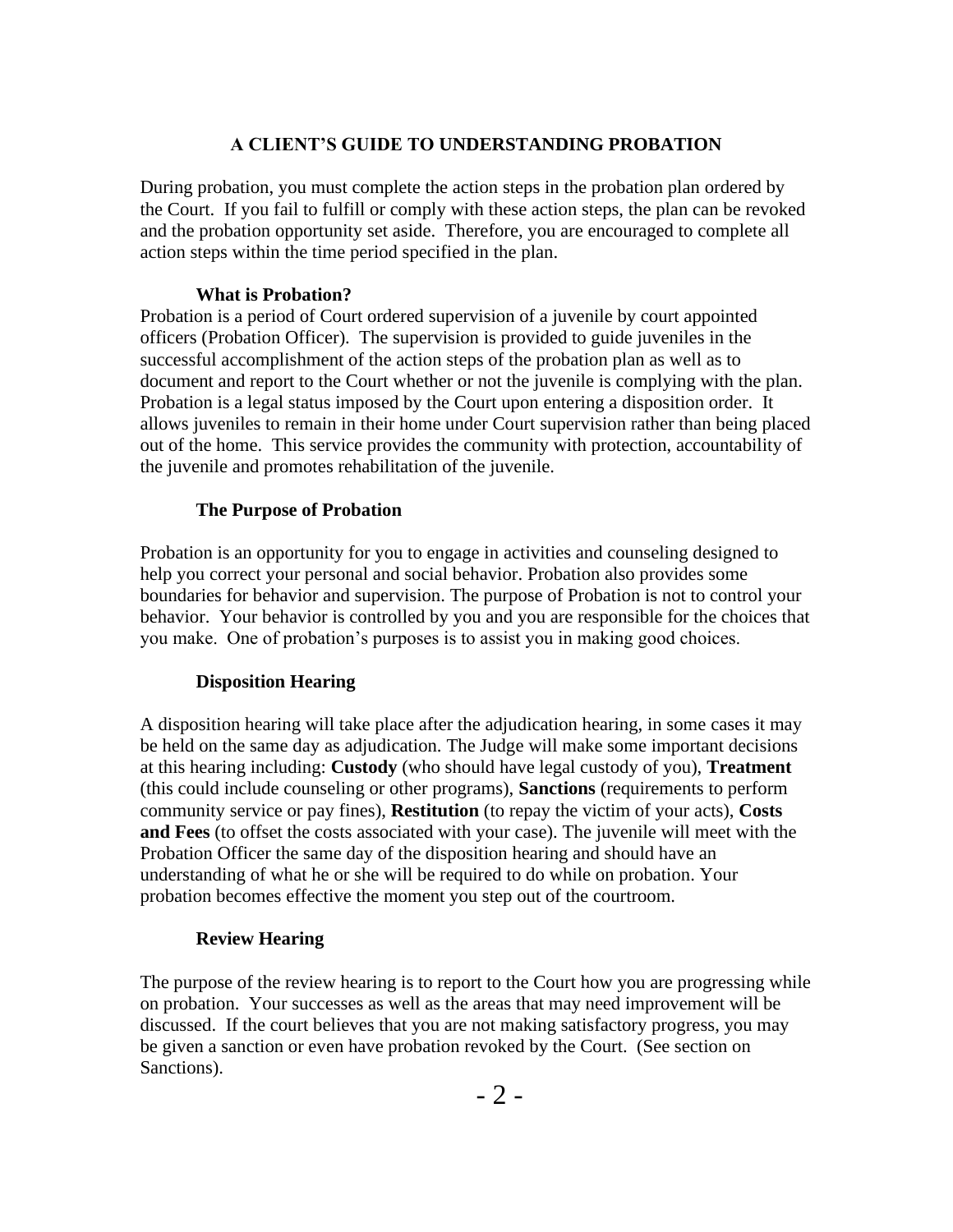## **RESPONSIBILITIES OF THE PARTIES**

The primary parties to probation are: **The Juvenile Court Judge**

#### **The State of Oklahoma The Juvenile Bureau**

District Attorney's Office Court Intake Officers

Court Probation Officers Juvenile Detention Center

#### **Youth & Their Family**

 You Parents/Guardians Attorney

The primary parties involved in the probation process have certain responsibilities. Brief discussions of responsibilities are provided below. By understanding these responsibilities, you will know what to expect of others and what is expected and required of you.

#### **RESPONSIBILITIES OF THE PROBATION OFFICER**

The Probation Officer is responsible to contact you and your parents (guardian) to schedule your probation meetings. Both you and your parents (guardian) are required to be present. The first office visit is very important and necessary to obtain social history information about you and your parents (guardian). The information will include school attendance, grades and behavior; behavior at home; any history of running away, out of home placements, drug use, counseling, etc.

The Probation Officer will answer questions that you or your parents (guardian) may have such as how the system works, what may possibly happen at the next hearing, and what is expected of you and your parents (guardian).

Based on the information provided by you and your parents (guardian), the Probation Officer is responsible for preparing a proposed probation plan and providing a copy to you, your parents (guardian), Judge, Assistant District Attorney and your attorney. The Probation Officer may appear in Court and answer questions regarding the proposed probation plan.

Once you are placed on probation, the Probation Officer will assist in making any necessary counseling or program referrals and keep a record of your participation or lack of participation. The Probation Officer will monitor your attendance at school, performance of community service and general behavior in the community. When the case is reviewed by the Judge, the Probation Officer will appear in Court to report your progress or problems that you may be experiencing.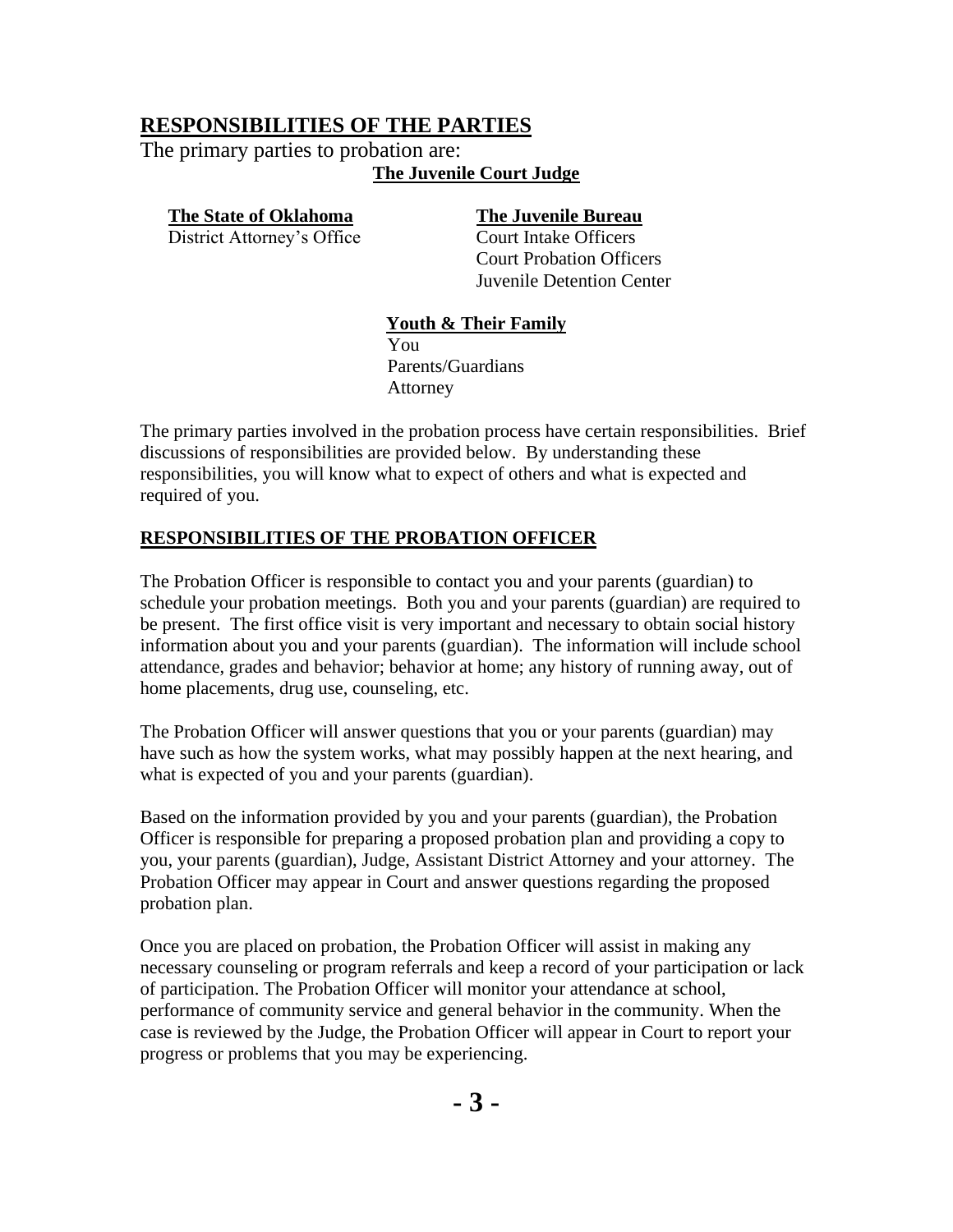Parents (guardian) are required to attend all Court hearings with you.

If you are not complying with the plan, your probation can be revoked by the Court. Your custody could be placed with the Oklahoma Office of Juvenile Affairs (OJA) and you could be removed from your home and placed in a State Facility. If you are placed in Office of Juvenile Affairs (OJA) custody and placed out of the home, your parents may be ordered to pay child support monthly to OJA.

### **RESPONSIBILITIES OF THE JUVENILE**

You are responsible for attending all scheduled Court hearings and probation meetings. You are also to keep your Probation Officer informed of all events and information required in the probation plan and for performing and completing all of the action steps of the probation plan. The probation contract requires that you abide by all laws and obey the rules of the parents (guardian) of the home.

You have the right to always be represented by an attorney at court proceedings. You should contact your attorney if you have questions or concerns about your court case. Always contact the attorney at least 24 hours before each Court hearing.

#### **ALWAYS KEEP IN CONTACT WITH YOUR PROBATION OFFICER AND ATTEND ALL SCHEDULED MEETINGS.**

If ordered by the Court, you will perform community service by volunteering to work for a NON-PROFIT ORGANIZATION (such as the American Red Cross, Food Bank, local churches, shelters, etc.). Before performing community service work, you must check with the Probation Officer to ensure that the entity is a non-profit organization. Your conduct is an important element in being able to find and keep a community service workplace.

You must attend school and complete all assignments while on probation. A school attendance/grade check is required at every review hearing. All city, state and federal laws MUST be obeyed. You are not to receive any new law violations – New contacts with the police should be reported to the Probation Officer within 24 hours of the contact.

All financial obligations must be paid before you can be dismissed from probation. This includes restitution – (which is money owed to the victim.) You are also required to cooperate with agencies and complete all counseling and other program referrals before probation can be considered for dismissal. You must also obey your parents (guardian) and follow their instructions.

There are other programs and opportunities that are available to you. Your Probation Officer may assign you to participate in these programs. The most important thing that you can do is to ask questions if you are not sure what you are to do.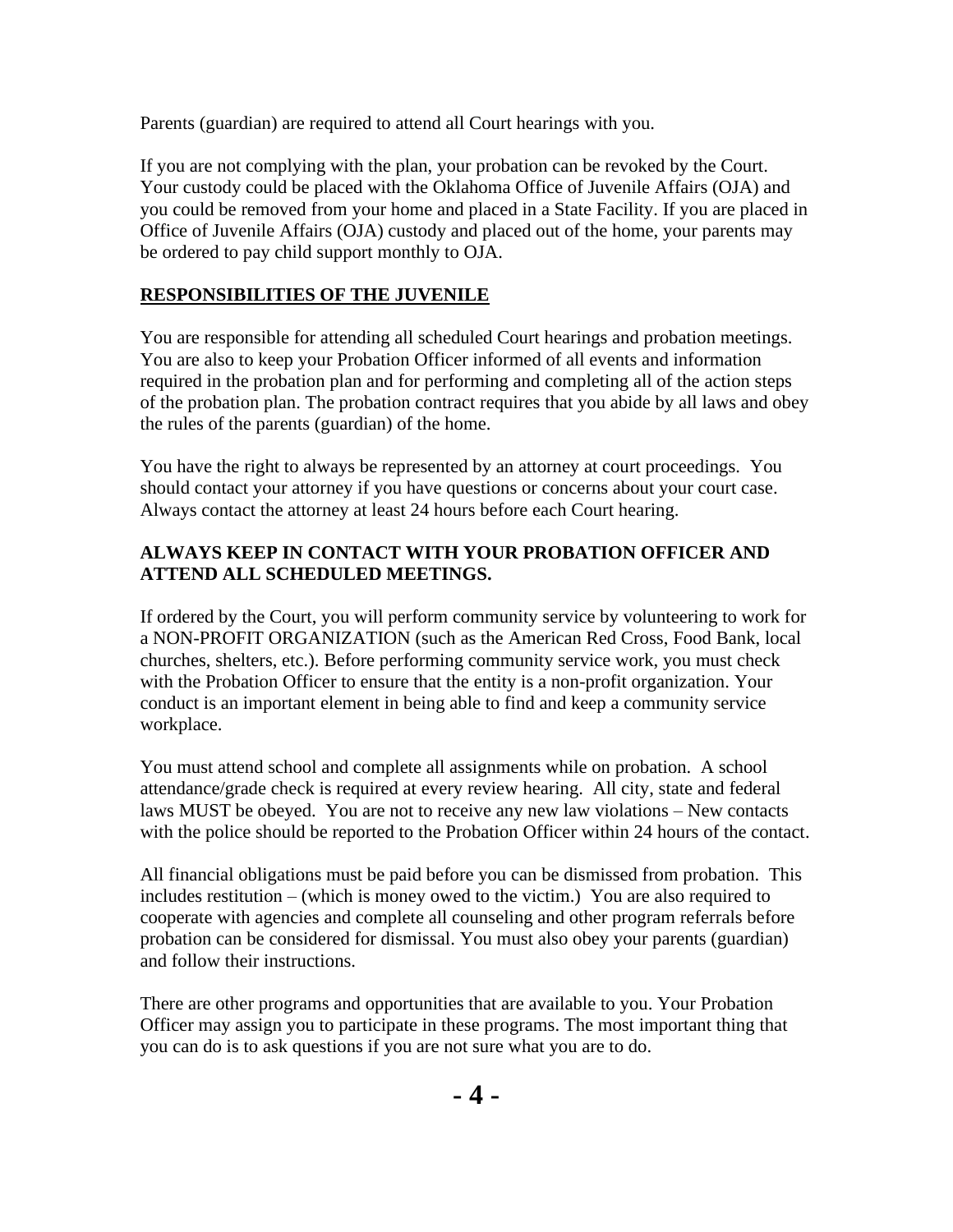#### **RESPONSIBILITIES OF THE PARENT**

No one is more influential in the life of a young person than their parent/guardian. This probation period does not diminish your role as parent. The probation officer and the Juvenile Bureau are here to work with you to identify and address the needs of the youth.

You can best assist us by:

- 1. Getting to know your child's probation officer.
- 2. Assist in development of the Probation Plan.
- 3. In addition to identifying weaknesses also tell us about the strengths.
- 4. Attend scheduled probation meetings with your child.
- 5. Ensure that your child attends other sessions for counseling, community service etc.
- 6. Know who your child's friends and associates are be nosey ask plenty of questions.
- 7. Supervise your child toward compliance with the Court's and Probation Officer's directives.
- 8. Report violations of probation conditions to the probation officer.
- 9. Set and consistently enforce reasonable boundaries for behavior.
- 10. Do not make excuses for your child.

### **Probation Levels of Supervision & Sanctions**

The Juvenile Bureau has developed a system of graduated system of sanctions and supervision for youth who have been placed on court ordered probation. The system is reviewed and adjusted periodically as resources change. This system helps determine the level of supervision by the probation officer and the types of sanctions used to address violations of probation conditions. Typically, four levels of supervision are used:



#### **The Orientation Level:**

 You can expect your Probation Officer to schedule weekly meetings with you during the first month or so of your probation period. Some of these meetings and other visits to your home may be unannounced. The purpose of the meetings and visits is to allow the probation officer to assess your compliance with probation conditions, help identify issues and work with you to find solutions.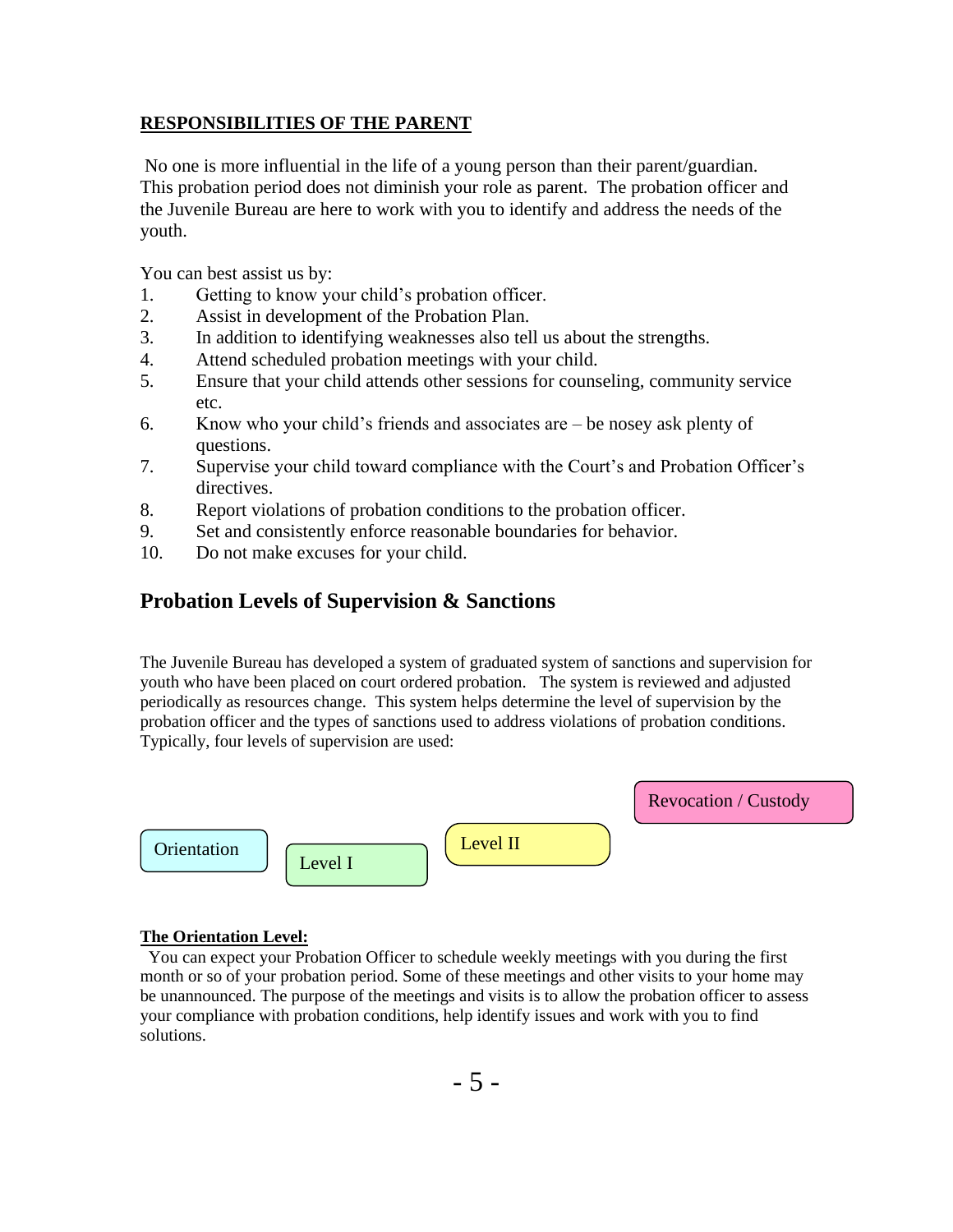#### **Level I:**

 Level one is the level that is used in most probation cases most of the time. You can expect to meet with your probation officer two times during the month. The probation officer will still visit your home at least once during the month.

#### **Level II:**

.

 Level two is an increased level of supervision. Weekly probation meetings and home visits are used to monitor compliance. Probation conditions may be subject to more restriction at Level two as well.

#### **Revocation/Custody:**

 The final level of supervision entails a return to court. When a youth on probation has violated the terms of probation or circumstances require a Motion to Revoke Probation may be filed by the District Attorney. The Court will then conduct a hearing and determine if in fact probation should be revoked.

When probation is revoked the Court may enter an order removing the youth from the custody of their parents/guardian and commit the youth to the custody of the Oklahoma Office of Juvenile Affairs (OJA).

OJA may then place the youth in any of several types of placement ranging from group homes to institutions

#### *Sanctions Used by the Juvenile Bureau*

Violating the conditions of probation is a serious matter. Your Probation Officer has a variety of options available to address violations of probation. The Juvenile Bureau adheres to a philosophy of graduated sanctions but also reserves the right to respond to violations in any manner provided by law.

Sanctions may include: -verbal warning -restriction of probation conditions -revocation of probation and placement out of the home

The Court also reserves the ability to determine other sanctions at any time as may be deemed appropriate.

## **Bureau Programs & Services**

The successful completion of probation requires more than just staying out of trouble with the law. The Court has probably ordered other things such as: performing community service, paying money – possibly to the victim of the crime, or the court fund, attending counseling, attending school, or even getting a job. Your Probation officer is here to help you through all of these requirements.

#### **Community Service:**

You have some choices to make regarding when, where and how to perform your community service. Visit with your Probation Officer about your options. You can choose to work on your own at a "not for profit" site provided that the agency is willing to allow you to work there, provide some supervision, and document your hours. You can also work at any of the sites that can be arranged by the Juvenile Bureau.

**- 6 -**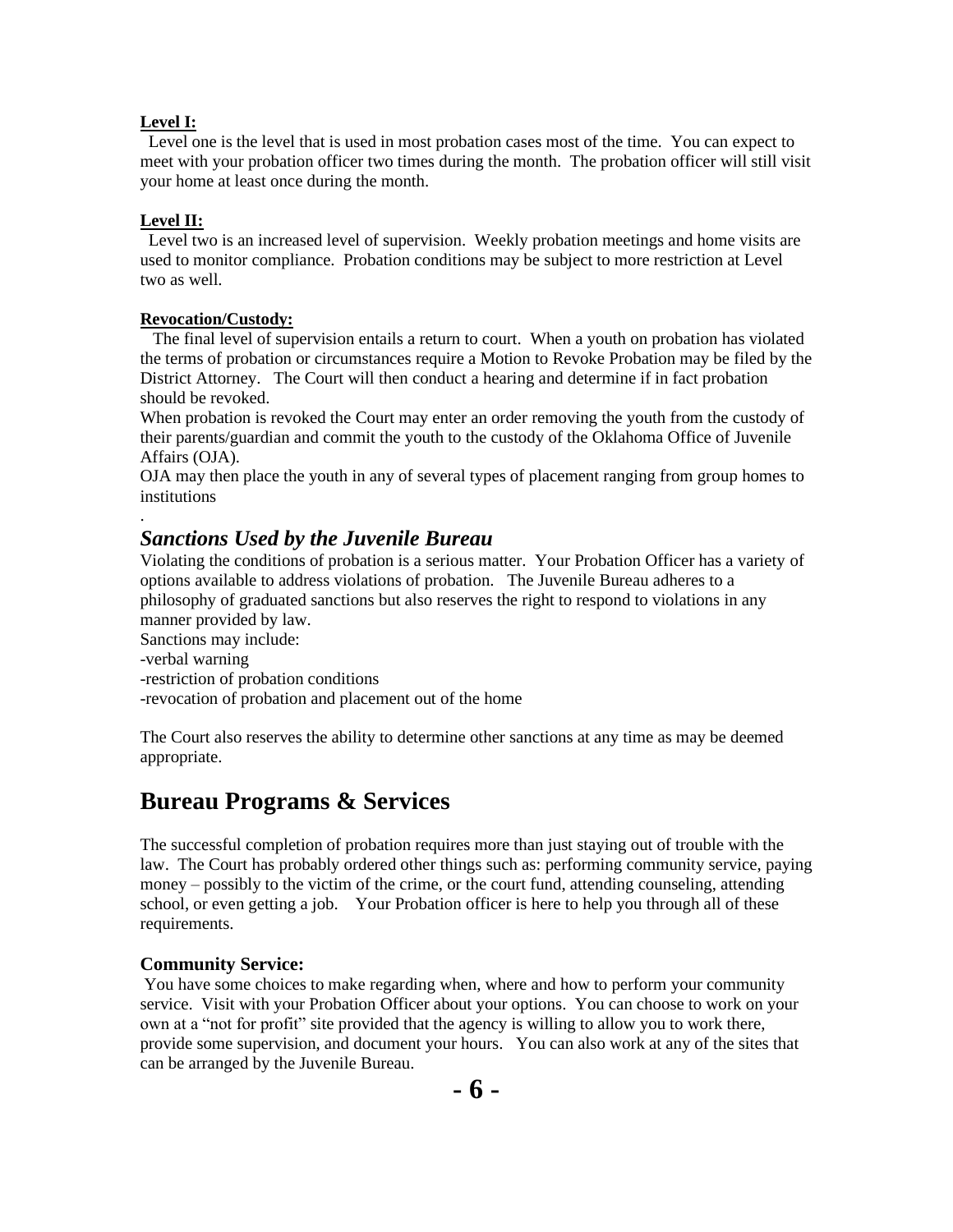Wherever you choose to work – your attitude and conduct are important. The agency that you choose to work for may ask you to leave if your behavior is poor. It will then be your responsibility along with your parent/guardian to find another place to work.

#### **Restitution:**

 A crime affects more that just the person who is tried in the courtroom. If your crime caused harm to someone you may have been ordered by the Court to make restitution (re-pay) for some of the losses. If you are ordered to pay restitution, we encourage you to take the lead in earning money to pay for your own actions. Restitution payments are to be made to the Juvenile Bureau. You will be provided a receipt for each payment and the Juvenile Bureau will forward your payments to the victim.

#### **CARS:**

Community At Risk Services or CARS is a partnership with the Marie Detty Youth & Family Services Center. CARS referrals are made by your Probation Officer for services such as individual & family counseling, anger management, psychological assessment, tutoring, mentoring, and other needs. You will work with your Probation Officer to design the types of services that might be helpful to you.

#### **IN SUMMARY**

The successful completion and dismissal of probation is dependent upon your cooperation with your probation officer. All of the requirements of the court including performance of community service, payment of costs, fees and victim compensation must be paid. Above all – you must not find yourself involved in illegal activities.

Your probation period could be finished within six months or could be extended for years. The Court may extend jurisdiction to your nineteenth birthday and your financial obligations could ultimately be served out in jail at the rate of a few dollars per day.

Probation is all about choices. Your Probation Officer and the Juvenile Bureau are willing to assist you in making the best choices for you. Opportunities to complete an education, earn restitution money, and move on with your life. They are also ready to respond to any illegal choices that need to be addressed in the courtroom.

The choices are yours to make – choose wisely!!!!

**-7-**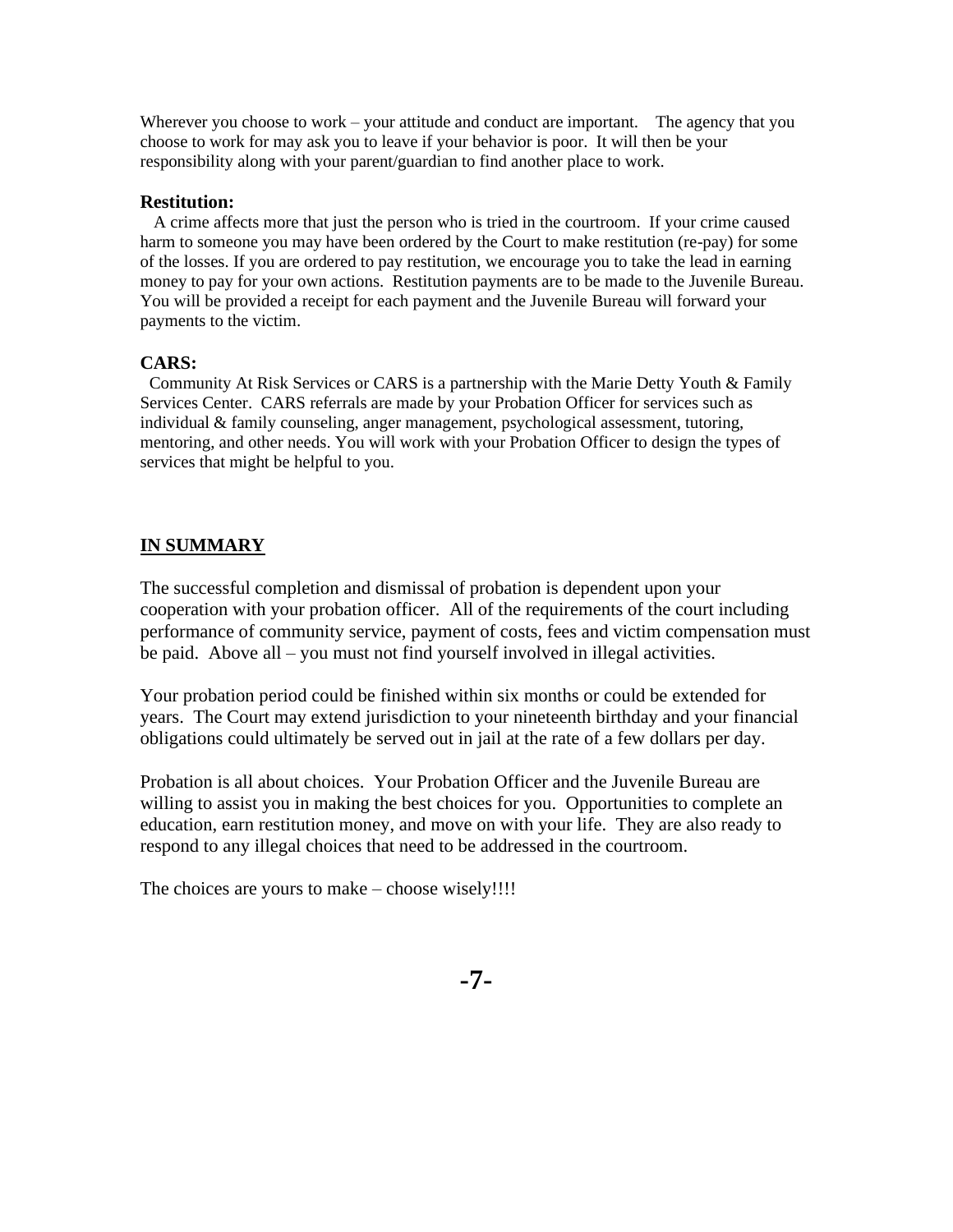## **Comanche County Juvenile Bureau**

## **Payment Instructions for Restitution, Fines and Probation Fees**

The format for making payments of fees is set forth below. It includes guidelines for filling out a cashier's check or money order. We appreciate you following this format so that we can process your payment(s) in a timely manner. Please remember all payments must be made by cashiers check, money order, or cash. The following instructions are for restitution payments, fines or probation fees only. We regret that at this time payments are NOT accepted online.

#### When mailing in payments: **EACH ACCOUNT HAS TO BE A SEPARATE CASHIER'S CHECK**

- **COURT COSTS**
- **DISTRICT ATTORNEY'S FEE**
- **COURT REPORTERS FEE**
- **RESTITUION**
- **FINES**
- **PROBATION FEES**
- 1. Fill out the cashier's check; money order or personal check as follows: PAY TO THE ORDER OF: Comanche County Juvenile Bureau DATE: The date you make your payment SIGNATURE: Sign your full name MEMO LINE: Put juvenile's name and case number

When we receive the payment, we will mail you a receipt if you will include a correct address where we need to mail that to.

Mail all payments to: Comanche County Juvenile Bureau 315 S. 5th Room 200 Lawton, Oklahoma 73501

Payments for Court Clerk's office HAS TO BE separate. You can mail to our office and we will make sure it gets paid and a receipt mailed to you.

Financial Obligations can be paid by Cashier's check, money order or cash. DO NOT MAIL CASH\*\*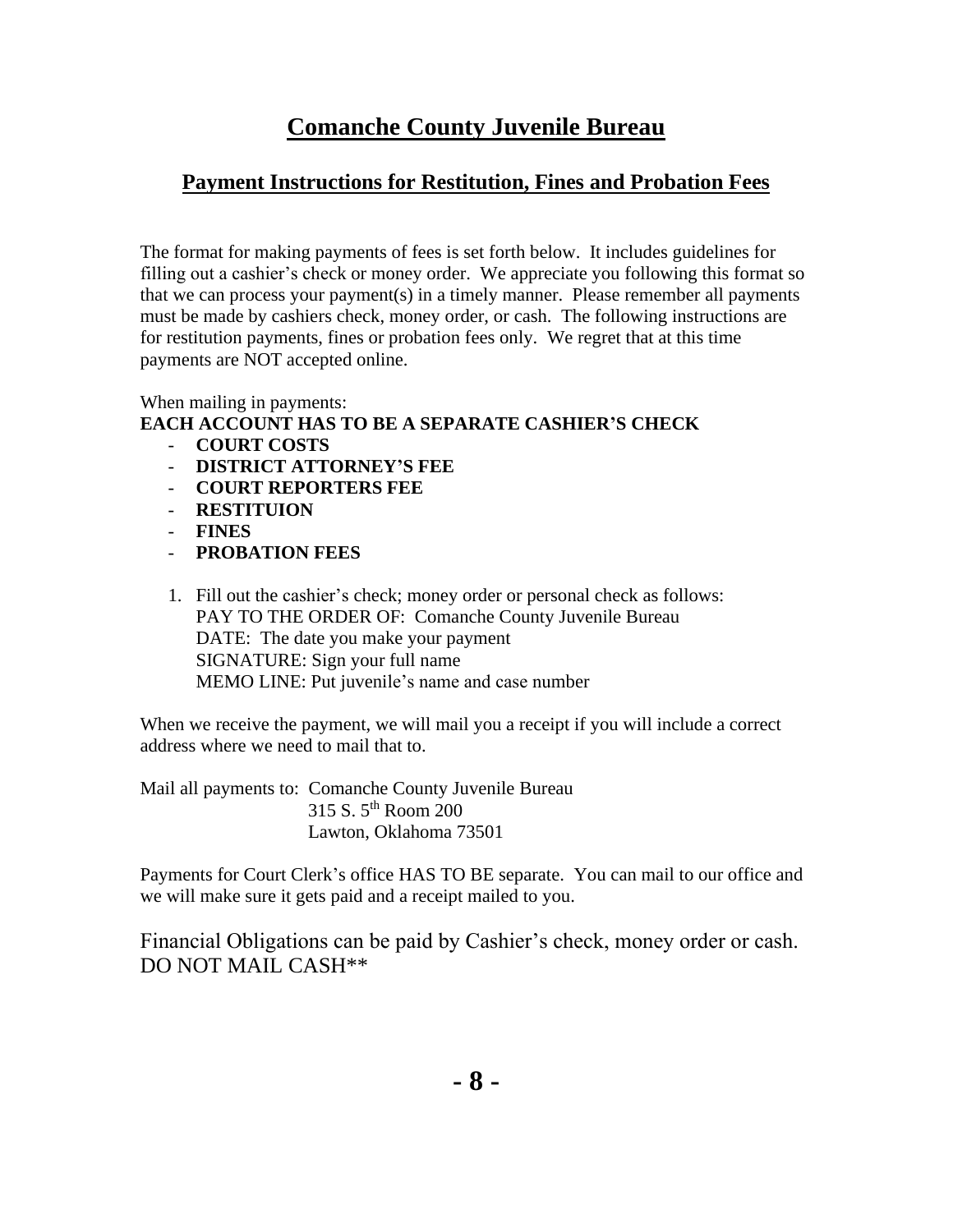## Court Room Dress & Behavior Guidelines

 The courtroom is a place where important decisions are made. It is the place where the rights and freedoms that we enjoy as Americans are applied. Some courts require that participants wear more formal attire as a sign of respect for the institution of the courts and laws that govern our country.

While the juvenile court is not strictly formal there are some guidelines that you should observe when appearing in court.

Do:

- 
- Wear clothes that are clean & modest.
- Be respectful of others and the court.
- → Prepare by being clean, hair combed.<br>
→ Wear clothes that are clean & modest<br>
→ Be respectful of others and the court.<br>
→ Stand when the Judge enters the court<br>
→ Speak only when spoken to by the Judge Stand when the Judge enters the courtroom.
- Speak only when spoken to by the Judge.
- ➢ Address the Court respectfully.

Don'ts:

- $\triangleright$  Wear saggy pants or clothing (even if its in style)
- ➢ Wear caps, hats, or bandanas in the courthouse.
- ➢ Wear any type of clothing that may be associated with gang activity.
- ➢ Bring any type of weapon of any kind into the courthouse.

If you have any questions regarding expectations for dress and conduct in the courtroom, please ask your attorney or Probation Officer.

#### **Complaints & Grievances**

There may be times during your probation when you have disagreements with your probation officer. You are encouraged to discuss these disagreements with your parents/guardian and your probation officer. Most disagreements can be resolved at this level.

You and/or your parents may ask to speak to the Probation Supervisor if you feel that it is necessary. Simply, contact the Probation Supervisor at (580) 357-4881.

You may also file a formal complaint or grievance by simply writing out the concerns that you have and signing the letter. The Probation Supervisor will visit with you and investigate your concerns. The Bureau will make efforts to resolve the matter in a timely manner.

If your complaint or grievance involves an allegation of misconduct by a Juvenile Bureau Officer you are encouraged to report your concerns as soon as possible to the Probation Supervisor or Juvenile Bureau Director by calling (580) 357-4881.